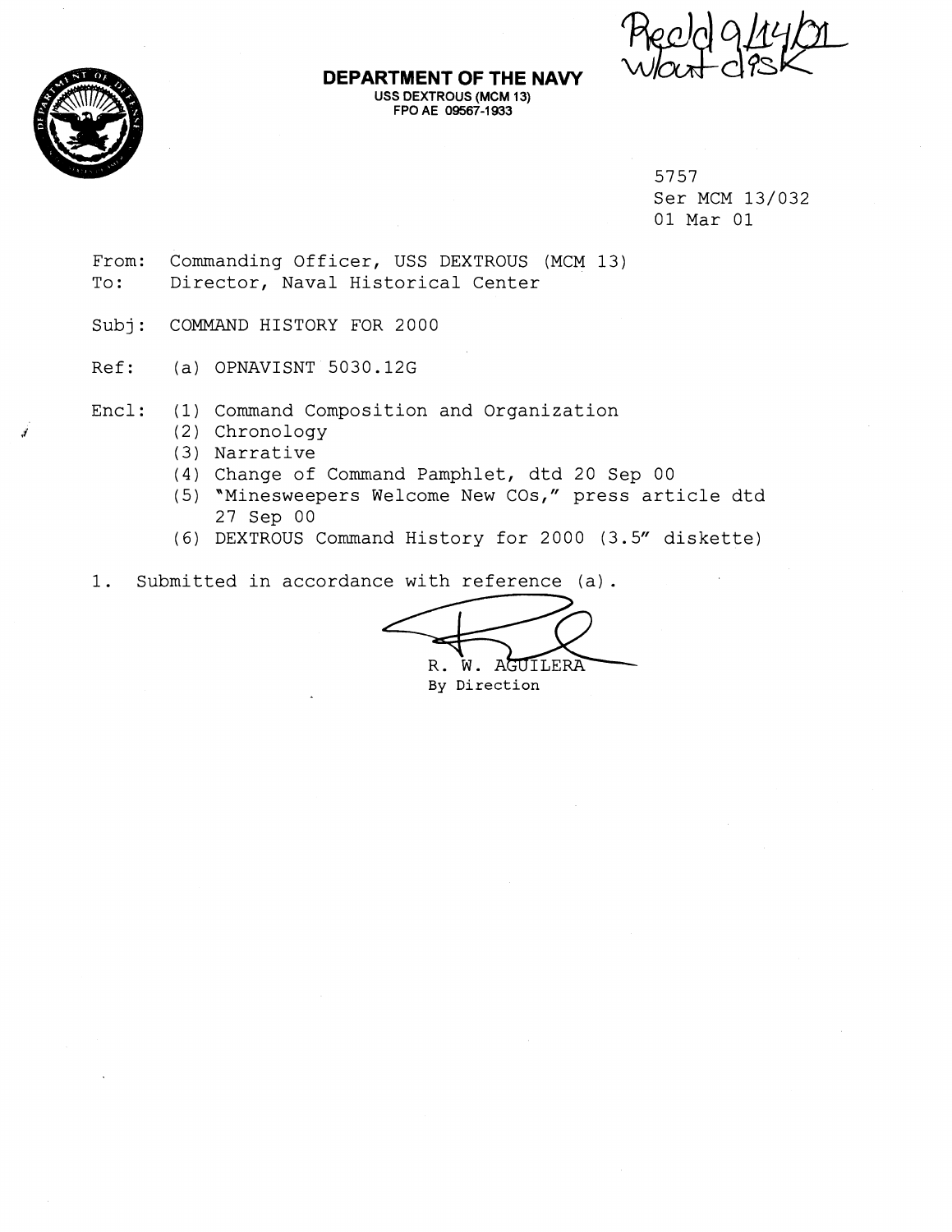# **USS DEXTROUS (MCM-13) COMMAND COMPOSITION AND ORGANIZATION 2000**

COMMAND SHORT TITLE USS DEXTROUS

## UNIT IDENTIFICATION CODE 21901

IMMEDIATE SENIOR COMMANDER COMMANDER, MINE COUNTERMEASURES DIVISION 31 COMMANDER BRIAN J. SHANAHAN, USN

COMMANDER LIEUTENANT COMMANDER MICHAEL A. HEGARTY, USN

**Enclosure** ( 1 )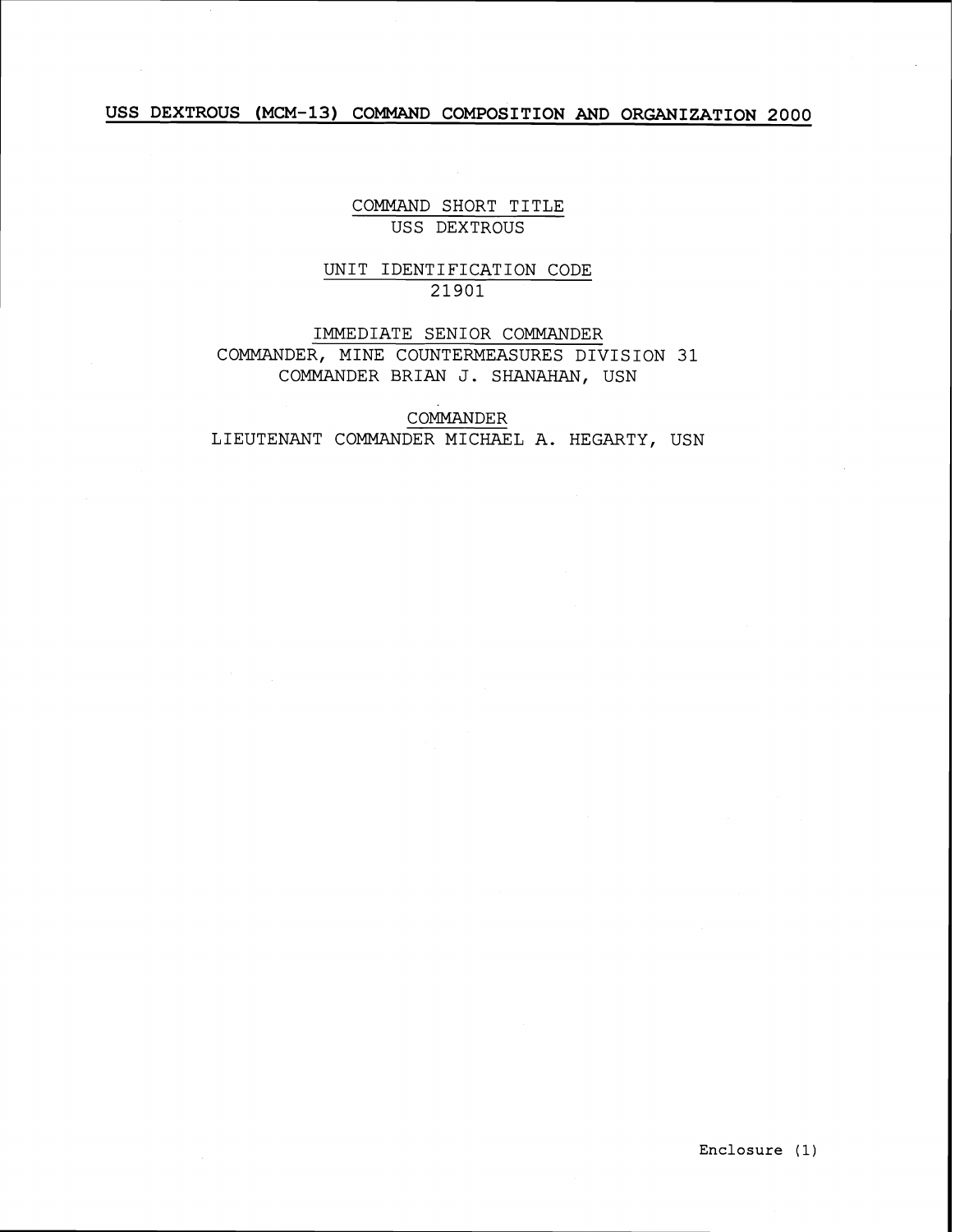**USS DEXTROUS (MCM-13) COMMAND HISTORY FOR 2000 (CHRONOLOGY)** 

 $\ddot{\phantom{a}}$ 

| <b>JANUARY</b> |                                                   |  |  |
|----------------|---------------------------------------------------|--|--|
| $01 - 04$      | IPT BAHRAIN                                       |  |  |
| $05 - 06$      | TRNG MIREM OPAREA                                 |  |  |
| $06 - 11$      | COMBINED MCM OPERATIONS                           |  |  |
| 06             | DECEPTIVE LIGHTING/CHALLENGE AND REPLY W/ ARD     |  |  |
| 07             | FORMATION MECH MINESWEEP (I-FORM)/PHOTO-EX/LEAP   |  |  |
|                | FROGS/SEMAPHONE/FLASHING LIGHT/PUBEX/NIGHT STEAM  |  |  |
| 08             | COMBINED GUN SHOOT/DIVTACS/FLAG HOIST DRILL       |  |  |
| 09             | TOW & BE TOWED/NEST AT ANCHORAGE                  |  |  |
| 10             | RAS W/RFA ORANGLEAF/COMM DRILLS/PUBEX/NIGHT STEAM |  |  |
| 11             | LEAP FROGS/FINEX                                  |  |  |
| $12 - 14$      | ENR MUSCAT, OMAN                                  |  |  |
| $15 - 18$      | IPT MUSCAT, OMAN                                  |  |  |
| $19 - 21$      | ENR SALALAH, OMAN                                 |  |  |
| $22 - 23$      | IPT SALALAH, OMAN                                 |  |  |
| $25 - 31$      | <b>FNR BAHRAIN</b>                                |  |  |
| 31             | ASTERN RAS W/USNS YUKON                           |  |  |

# **FEBRUARY**

|           | $01 - 03$ | ENR BAHRAIN              |
|-----------|-----------|--------------------------|
| $04 - 09$ |           | IPT BAHRAIN              |
| $10 - 11$ |           | O-RTE SAG                |
| $12 - 14$ |           | IPT ABU DHABI, UAE       |
| $15 - 19$ |           | Q-RTE SAG ENR DUBAI, UAE |
|           | $20 - 25$ | IPT DUBAI, UAE           |
|           | $26 - 28$ | CVOA-1 SURVEY OPS        |
| 29        |           | IPT DOHA, QATAR          |

## **MARCH**

|    | 01 | IPT DOHA, QATAR                             |
|----|----|---------------------------------------------|
|    |    | 02 U/W ENR BAHRAIN                          |
|    |    | $03 - 16$ IPT BAHRAIN                       |
|    |    | 16 - 17 U/W ENR KUWAIT CITY, KUWAIT         |
|    |    | 18 - 19 IPT KUWAIT CITY, KUWAIT             |
|    |    | 19 - 20 ENR BAHRAIN                         |
|    |    | $21 - 24$ IPT BAHRAIN                       |
|    |    | 25 - 28 U/W MIW TRNG AND Q-RTE SURVEY (CAG) |
|    |    | $29 - 03$ IPT BAHRAIN                       |
| 29 |    | MAGNETIC OFFLOAD                            |
|    |    | 30 - 31 ARABIAN GAUNTLET 00 PRE-SAIL BRIEFS |

 $\mathcal{L}_{\mathrm{c}}$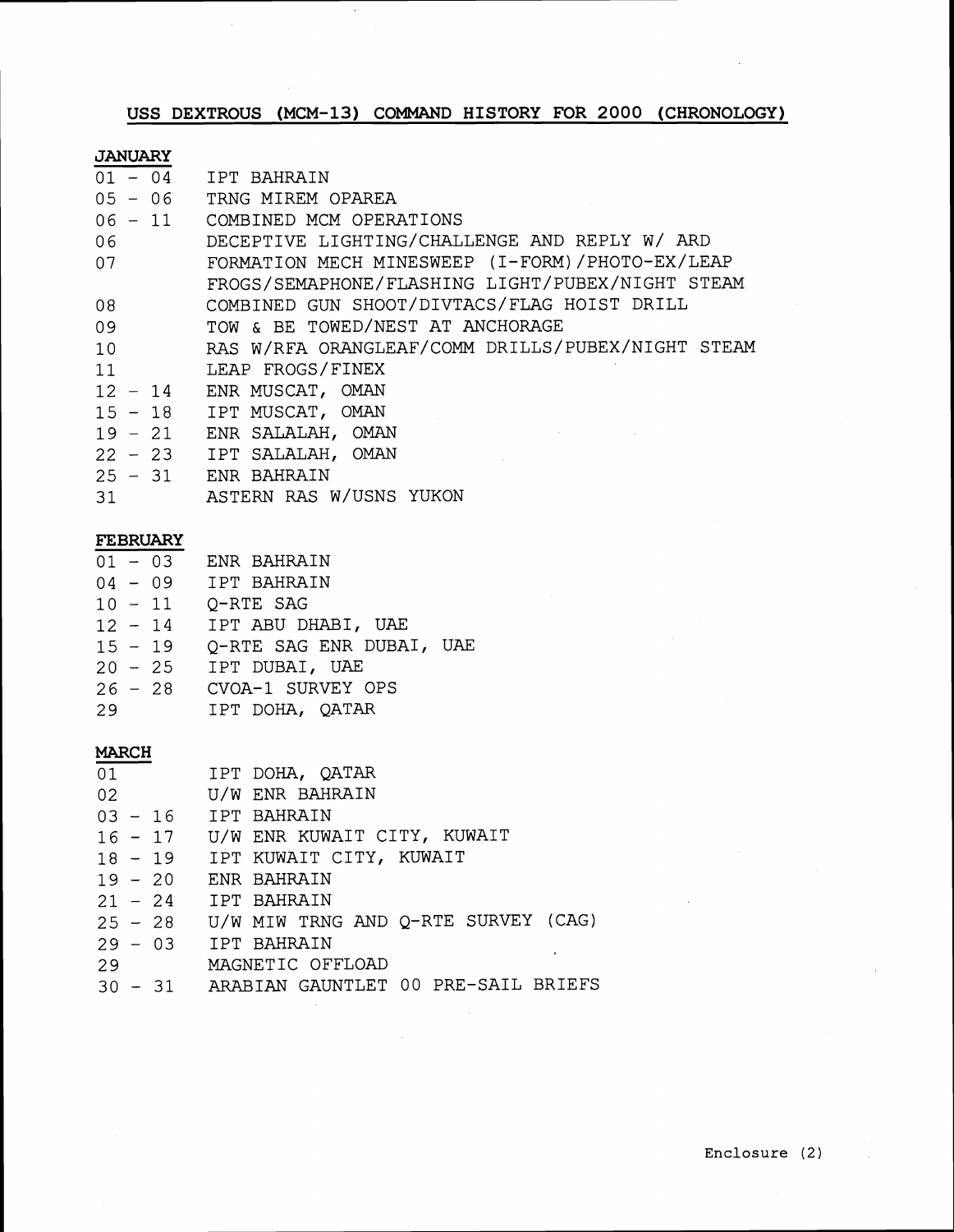| APRIL<br>07<br>10<br>$27 - 30$ TURNOVER | 01 - 03 ARABIAN GAUNTLET 00 PRE-SAIL BRIEFS<br>04 - 11 U/W ISO ARABIAN GAUNTLET 00<br>04-06 MINE HUNTING/NEUTRALIZATION OPS<br><b>BSF BAHRAIN</b><br>08-10 MINE HUNTING/NEUTRALIZATION OPS<br>RTP BAHRAIN<br>11 $\,$ AG 2000 HOT WASH UP 12 - 29 VRAV, BAHRAIN                           |
|-----------------------------------------|------------------------------------------------------------------------------------------------------------------------------------------------------------------------------------------------------------------------------------------------------------------------------------------|
| <b>MAY</b><br>01<br>02                  | TURNOVER/CREW GOLF ASSUMES DUTIES<br>FAST CRUISE<br>03-06 MCM OPS, CAG<br>07-09 IPT BAHRAIN<br>10-12 U/W NAG ISO EMERGENT TASKING FOR TOWING EVOLUTION<br>13-21 IPT BAHRAIN<br>22-23 MCM TRNG ENR DUBAI, UAE<br>24-26 PVST DUBAI, UAE<br>27-28 MCM TRNG ENR BAHRAIN<br>29-31 IPT BAHRAIN |
| <b>JUNE</b><br>$13 - 16$<br>$28 - 30$   | 01-10 IPT BAHRAIN<br>11-16 TARGET/AIT/CSRR ASSESSMENTS<br>SUPPLY MANAGEMENT ASSIST<br>17-27 U/W ISO EMERGENT TASKING FOR MIO OPERATIONS<br>IPT BAHRAIN                                                                                                                                   |
| <b>JULY</b>                             | $01-10$ IPT BAHRAIN<br>11-12 INCLINE EXPERIMENT<br>13-31 IPT BAHRAIN                                                                                                                                                                                                                     |
| <b>AUGUST</b><br>$01 - 03$              | U/W ISO EMERGENT TASKING FOR HM-14 SONAR RECOVERY                                                                                                                                                                                                                                        |

01-03 IPT BAHRAIN  $04 - 05$ U/W TRNG CAG 06 IPT BAHRAIN  $07 - 08$ U/W TRNG CAG  $09 - 12$ IPT BAHRAIN  $13 - 15$  $16 - 31$ VRAV BAHRAIN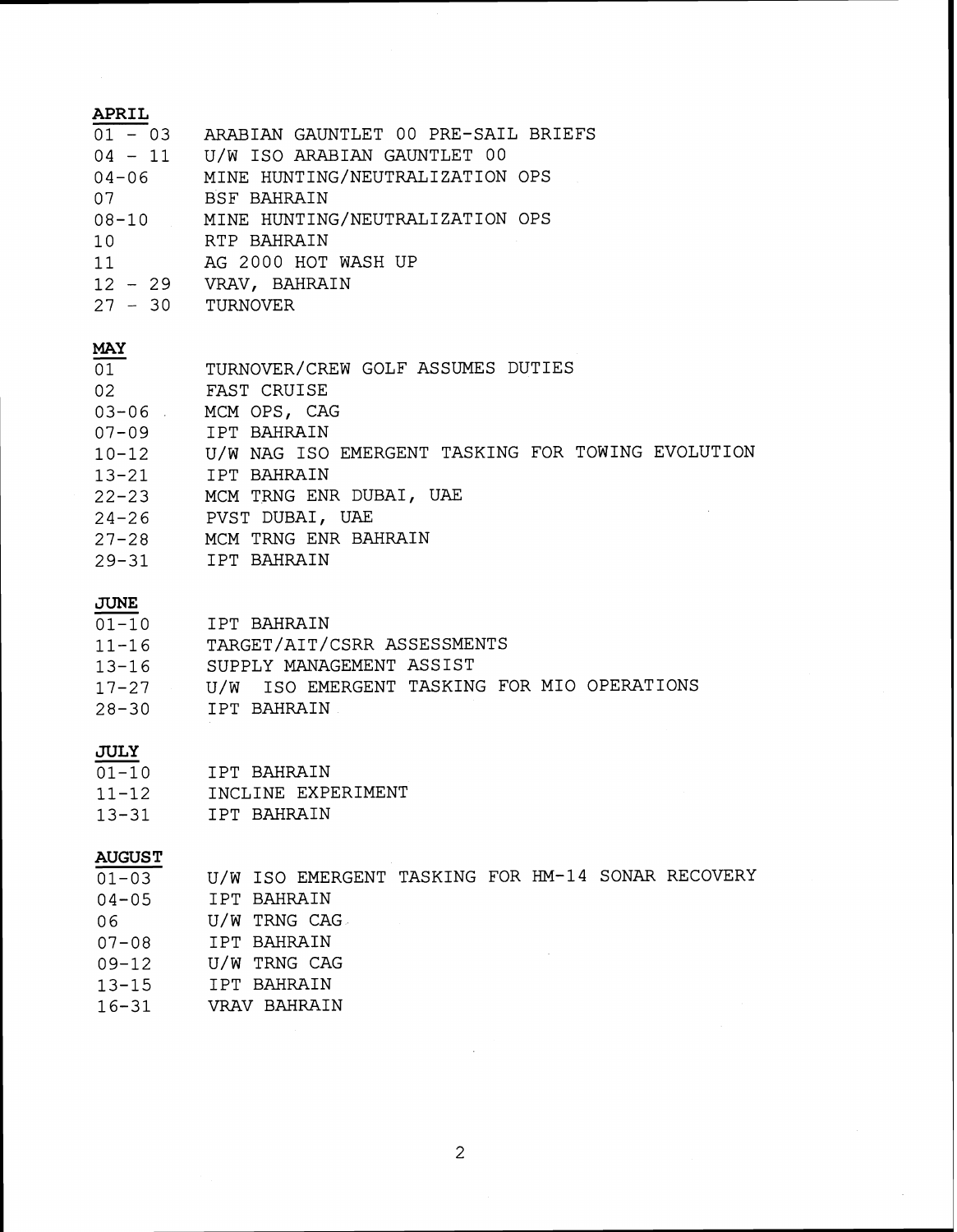## **SEPTEMBER**

| VRAV BAHRAIN                             |
|------------------------------------------|
| U/W MIW TRNG CAG                         |
| 14-17 IPT BAHRAIN                        |
| U/W CAG DEMO FOR PCO                     |
| VRAV BAHRAIN                             |
| CHANGE OF COMMAND                        |
| U/W CAG MIW TRNG                         |
| U/W ENR NAG                              |
| LEAPFROGS W/CARDINAL                     |
| U/W NAG, RAS W/USNS WALTER S. DIEHL, SAR |
| SAR OPS, NAG                             |
|                                          |

## **OCTOBER**

| $01 - 03$ |         | SAR OPS, NAG                        |
|-----------|---------|-------------------------------------|
| 04        |         | U/W NAG, RAS W/USNS WALTER S. DIEHL |
| 05        |         | U/W NAG ENR BAHRAIN                 |
| $06 - 12$ |         | IPT BAHRAIN                         |
| 12        |         | U/W FIFTHFLT SORTIE                 |
| $13 - 17$ | U/W CAG |                                     |
| 18        |         | RAS W/ USNS WALTER S. DIEHL         |
| $19 - 25$ | U/W CAG |                                     |
| 25        |         | RAS W/USNS WALTER S. DIEHL          |
| $26 - 27$ |         | U/W CAG, PACFIRE                    |
| 28-31     | U/W CAG |                                     |

## **NOVEMBER**

| $01 - 02$ | U/W CAG                                  |
|-----------|------------------------------------------|
| 03        | SMALL BOAT STORES TRANSFER W/ USS CAMDEN |
| 04        | U/W CAG                                  |
| $05 - 06$ | U/W NAG                                  |
| 07        | RAS W/ USS CAMDEN                        |
| $07 - 10$ | U/W NAG, MIO                             |
| 11        | U/W NAG/CAG ENR BAHRAIN                  |
| $12 - 13$ | IPT BAHRAIN                              |
| $14 - 15$ | U/W CAG ISO OPERATION ARABIAN SHARK      |
| $15 - 30$ | IPT BAHRAIN                              |

## **DECEMBER**

| $01 - 09$ |         | IPT BAHRAIN                 |
|-----------|---------|-----------------------------|
| 10        | U/W CAG |                             |
| 11        |         | RAS W/ USNS WALTER S. DIEHL |
| 12        |         | RTP BAHRAIN                 |
| $13 - 31$ |         | TPT RAHRAIN                 |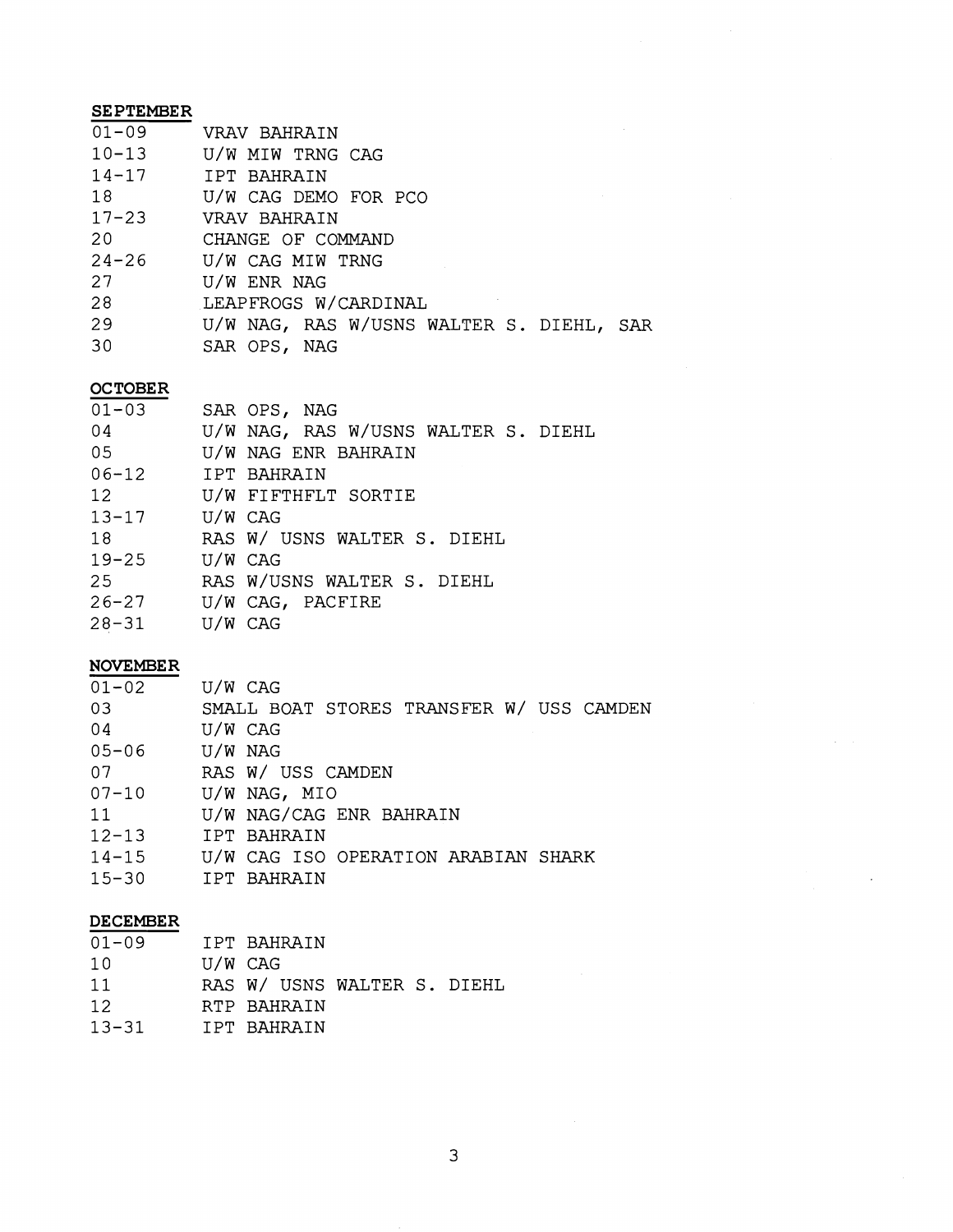The USS DEXTROUS began the New Year in port at Mina Sulman, Bahrain, and would remain in port until 5 January. DEXTROUS then proceeded underway and conducted mine hunting and mine neutralization training in the MIREM OPAREA 5 to 6 January. Upon completing training, DEXTROUS rendezvoused with the USS ARDENT on the evening of 6 January. From late that evening until 11 January, DEXTROUS and ARDENT performed coordinated mine countermeasure operations in the Central Arabian Gulf (CAG). Each and every one of these days was an ambitious schedule of combined operations that heavily stressed each crew. Multiple publication exercises, radio communication drills, semaphore drills, flag hoist drills, DIVTACS and leapfrogs were conducted. Several days of heavy seas resulted in the cancellation of a rescue and assistance exercise as well as a coordinated exercise of defending against a small boat attack. Other exercises successfully conducted during this underway included a PACFIRE, towing exercise for both ships, and a coordinated I-Formation mechanical sweeping exercise.

After refueling with the RFA ORANGELEAF on 13 January, the DEXTROUS and ARDENT went their separate ways. DEXTROUS rendezvoused with the USS JOHN PAUL JONES and then proceeded through the Straits of Hormuz that same day. Both DEXTROUS and JOHN PAUL JONES arrived in Muscat, Oman, on the morning of 15 January. This port visit lasted until the afternoon of 18 January. DEXTROUS then got underway and proceeded south to the Indian Ocean. After four days of transit, DEXTROUS pulled into Salalah, Oman, on the morning of 22 January for a three-day port visit. DEXTROUS was underway once again on the afternoon of 24 January for a 10 day transit back to Bahrain.

DEXTROUS arrived in Bahrain on the afternoon of 3 February and stayed in port until the morning of 10 February. Back underway, DEXTROUS performed Q-Route surveys en route to Abu Dhabi, United Arab Emirates. DEXTROUS arrived in port on the morning of 12 February and remained until the morning of 15 February. While in port, DEXTROUS personnel aided a communityrelations project by painting several rooms for a local school.

While underway on the afternoon of 15 February, DEXTROUS received emergent tasking to perform additional Q-Route surveys en route to Dubai, United Arab Emirates. DEXTROUS completed as much of the Q-Route tasking as possible before entering port in Dubai on the morning of 20 February. The scheduled departure from Dubai on 24 February was delayed until the morning of 26 February due to necessary repairs to the no. 1 Ship's Service Diesel Generator. Other casualties were also corrected during this impromptu 'mini-RAV' with the assistance of FTSCLANT DET NAPLES tech reps.

DEXTROUS headed to CVOA-1 to conduct survey operations from 26 February to 28 February. On the morning of 29 February, DEXTROUS entered port at Doha, Qatar. DEXTROUS stayed in port until 2 March, when she proceeded underway and headed back to Bahrain and arrived at Mina Sulman on the morning of the 3 March. Casualties to both air conditioning units kept DEXTROUS in port until 16 March, when troubleshooting and overhauls could be completed.

The Saint Patrick's Day celebration was held en route to Kuwait City, Kuwait. DEXTROUS arrived on the morning of 18 March for a 30 hour 'show the flag" port visit. DEXTROUS proceeded underway on the afternoon of 19 March to return to Bahrain, arriving on the morning of 21 March. DEXTROUS remained in port until 25 March when she returned underway for mine warfare training and Q-Route surveys in the CAG. Upon completion of the surveys, DEXTROUS returned to Bahrain on morning of 29 March.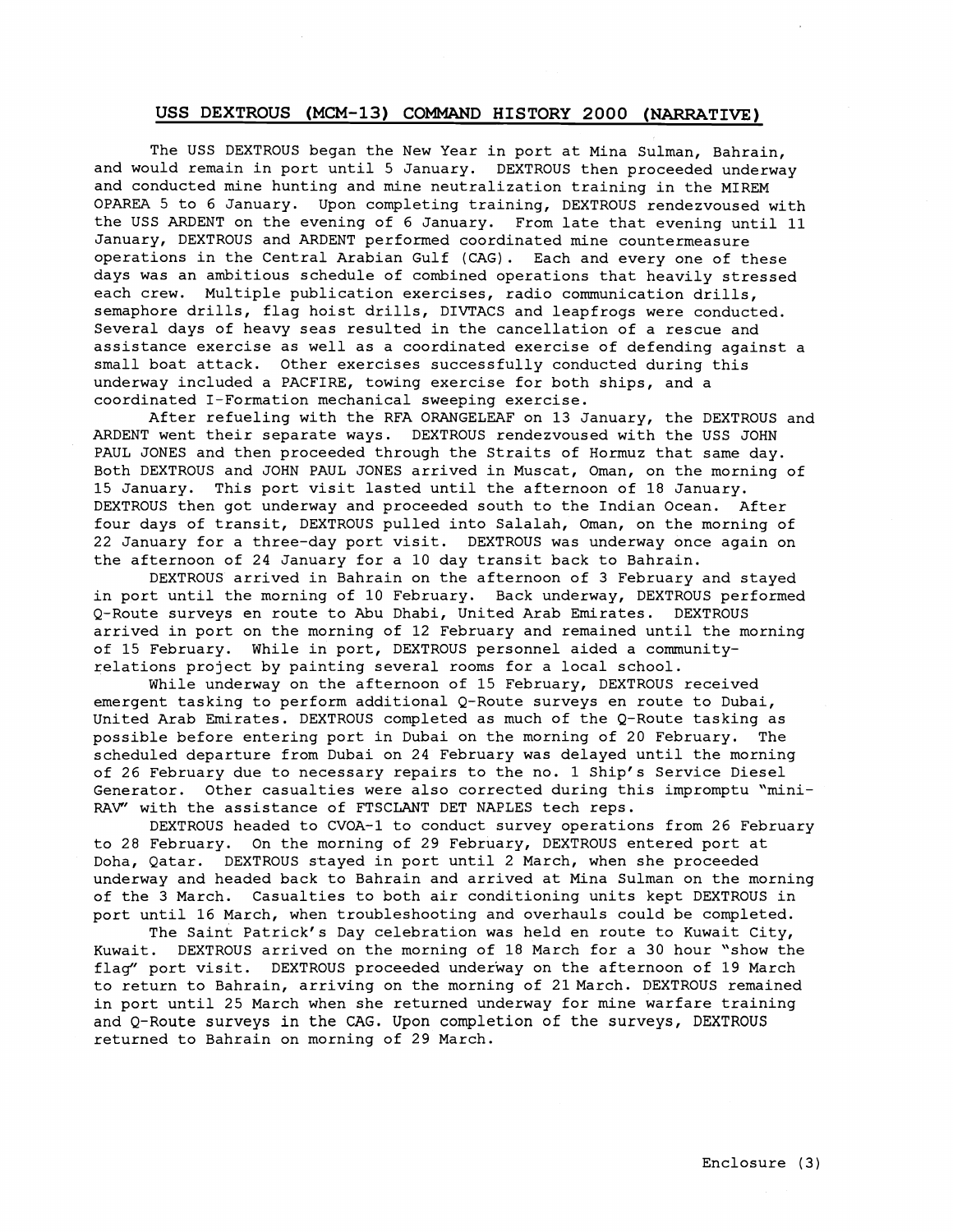The days of 29 March through 03 April were spent preparing for ARABIAN GAUNTLET 2000. Each day in port prior to getting underway was filled with many briefs. These briefs consisted of exercise overviews, scheduling of events, capabilities and limitations of Belgian, British, Dutch, and American forces, designation of task units, etc. Only a few briefs seemed to have any information that would aid in the actual conduct of the operation.

Two days prior to beginning the at-sea portion of the exercise, DEXTROUS was assigned a new task unit. Royal Saudi Naval Force assets were included as a last minute addition to the operation. DEXTROUS, RSNF SAFWA, and RSNF WEEHA became TASK UNIT SOUTH. (Two other task units were also formed with other multinational assets: TASK UNIT WEST and TASK UNIT EAST.) TASK UNIT SOUTH began hunting and sweeping a fifteen-mile Q-Route from 4 April to 6 April. TASK UNIT SOUTH was forced back into Bahrain overnight on 7 April because the Saudi forces lacked the capability to refuel at sea. TASK UNIT SOUTH returned to the operational area and completed the Q-Route on the morning of 10 April. DEXTROUS returned to port.

While at Mina Sulman, MCMROTCREW FOXTROT (commanded by Lieutenant Commander Daniel D. Hodge) was replaced by MCMROTCREW GOLF (commanded by Commander Gary R. Parriott) on 1 May. The DEXTROUS and her new crew headed to sea 3 May to conduct mine countermeasure operations in the CAG until 6 May. After only a few days back in port, the DEXTROUS received emergent tasking to head to the Northern Arabian Gulf (NAG) in support of FIFTHFLT Maritime Interception Operations.

While in the NAG, DEXTROUS assisted the motor vessel Dilma, which had become stranded dangerously near Iranian territorial waters. After manufacturing a bridle on board the DEXTROUS and manning the Dilma with additional necessary personnel, the DEXTROUS towed the Dilma to safer waters from 10 May to 12 May.

DEXTROUS returned home to Bahrain 13 May and would remain in port through 21 May. DEXTROUS got underway en route to the United Arab Emirates on 22 May for a port visit in Dubai from 24 to 26 May. The visit was uneventful. DEXTROUS got back underway and engaged in mine countermeasure training until returning to Bahrain on 28 May.

The crew began to prepare for several assessments once pierside. DEXTROUS saw both TARGET / AIT from 11 June to 16 June while also being involved in a Supply Management Assist from 13 June to 16 June. While involved with AIT, DEXTROUS received emergent tasking from COMFIFTHFLEET to support Maritime Interception Operations in the Arabian Gulf. DEXTROUS now had only four days to complete SEMAT and SMA, while simultaneously selecting, training, and outfitting a complete twelve man boarding team. On 17 June, DEXTROUS headed for 11 days of Maritime Interception Operations in the CAG and SAG. DEXTROUS relieved the USS FIFE on station and became the first mine countermeasures ship actively engaged in Maritime Interception Operations, acting as guard ship for five motor vessels awaiting divert orders to the United Arab Emirates. While on station, the DEXTROUS also coordinated the embarkation of the Senior Medical Officer from the USS EISENHOWER to a guarded motor vessel with a bedridden master. DEXTROUS would return to Mina Sulman, Bahrain, on 28 June.

The month of July was entirely spent in port. An incline experiment was conducted for the ship over 11 June to 12 June. Other than that, this was the most uneventful month in the Arabian Gulf. But it was also the middle of one of the hottest summers any crewmember had ever experienced.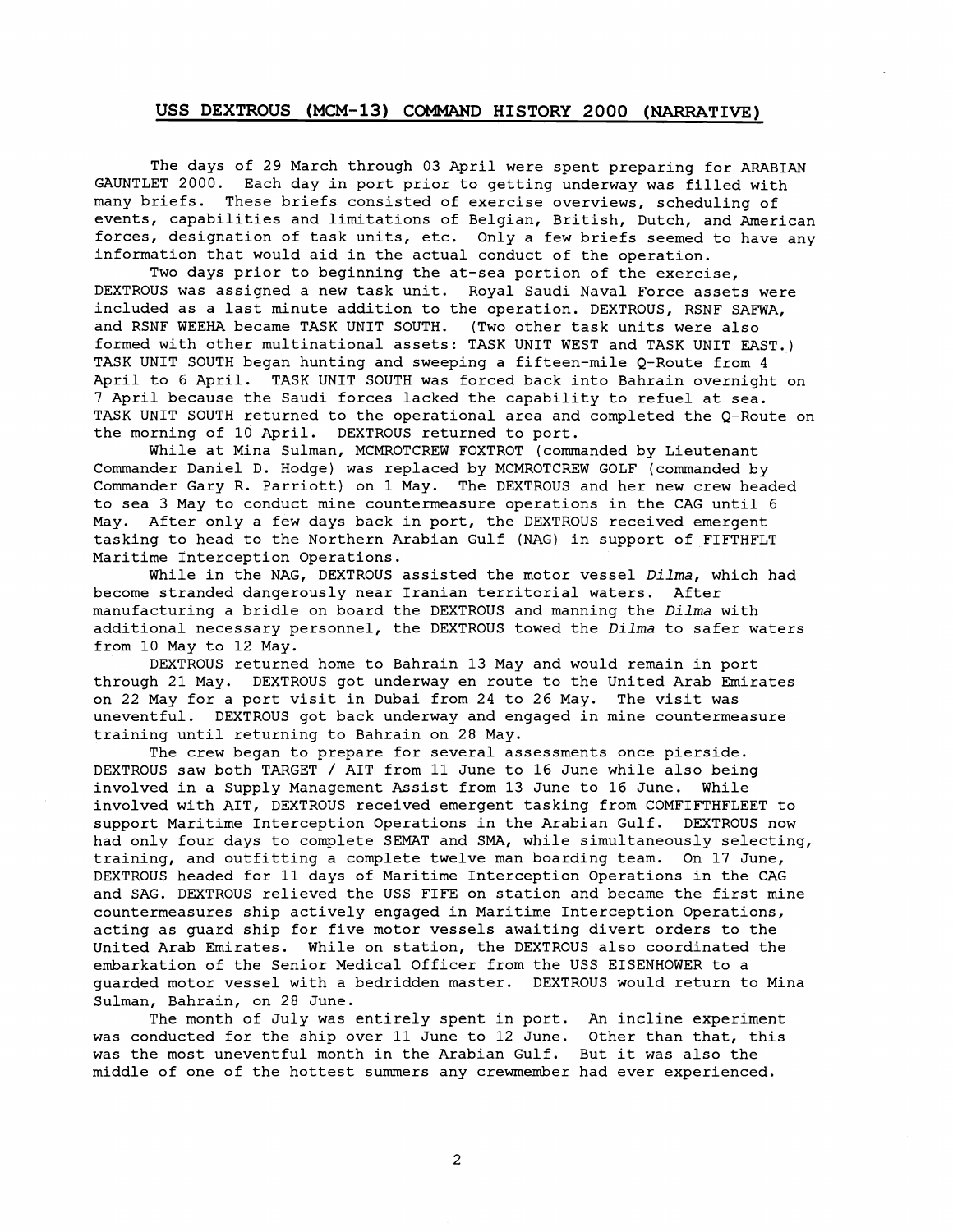DEXTROUS was underway once again on 1 August searching for an AQS-14 sonar lost at sea. DEXTROUS processed the sonar and successfully located it. The Mine Neutralization Vehicle (SLQ-48) was launched to make a recovery but was unsuccessful. The DEXTROUS headed home and was in port from 4 August to 5 August.

DEXTROUS headed out of Bahrain on 6 August en route to Abu Dhabi. A casualty to both A/C units that same night made life onboard unbearable, forcing a return to Bahrain to make necessary repairs. The casualties were corrected adequately over 7 August to 8 August to facilitate returning to sea and continuing with preparations for Initial Assessment.

From 9 to 10 August DEXTROUS spent the weekend returning to the Arabian Gulf in search of the sonar earlier prosecuted. General Quarters was set in the late evening, in response to a loss of lube oil pressure in 1A SSDG. On the morning of 12 August, during a Main Space Fire Drill, the ship suffered two personnel casualties due to heat stress. Both individuals were treated for heat exhaustion and remained onboard. The ship returned to port late that evening.

DEXTROUS sat pierside in Restricted Availability until 9 September, fixing minor problems and making improvements. During this period, ATG made the scheduled Initial Assessment from 3 September to 5 September. The DEXTROUS passed with flying colors and continued to prepare for her next underway.

DEXTROUS returned to the Central Arabian Gulf 10 September, once again in search of the lost sonar. Coordinated operations were conducted with the ARDENT in the attempt to relocate the sonar. Though unsuccessful, these operations proved to be an excellent training tool as the skills and techniques required for the mission are identical to those required for actual mine hunting operations.

DEXTROUS returned home on Wednesday, 13 September, to make final preparations before the upcoming change-of-command ceremony. While in port, POW/MIA Recognition Day was observed on 15 September. The turnover between the commanding officers lasted approximately one week and included a one-day underway on 18 September. The official change-of-command ceremony was held 20 September, at Mina Sulman Pier, at 0800. As colors were sounded the DEXTROUS shifted to dress ship to honor both the departing commanding officer, Commander Gary R. Parriott, USN, and also the arriving commanding officer, Lieutenant Commander Mike A. Hegarty, USN.

Within the next twenty-four hours, DEXTROUS received new tasking. With tensions on the rise again in Iraq, the flag needed to be shown. DEXTROUS left Mina Sulman on 24 September and transited to the CAG for mine countermeasure training after completing an SMI bumped up in order to meet these operational concerns. On 26 September, the ship ran a single " $O''$ sweep, port side. On 27 September the DEXTROUS, along with the recently arrived USS CARDINAL, headed towards the NAG. DEXTROUS conducted astern refueling with the USNS WALTER S. DIEHL on 28 September.

Later that same afternoon, DEXTROUS headed south to assist the USS ABRAHAM LINCOLN and her battle group, which required the assistance of the DEXTROUS and her sonar in searching for a downed aircraft. Both of the ship's RHIBs were deployed to search the surface into the night while the crew conducted sonar operations in search of wreckage. Operations continued through the 30 September alongside USS SHILOH and CARDINAL. On 30 September DEXTROUS assumed the duties and responsibilities of SAR Commander in the continuing search for remains of the aircraft and her two crewmembers.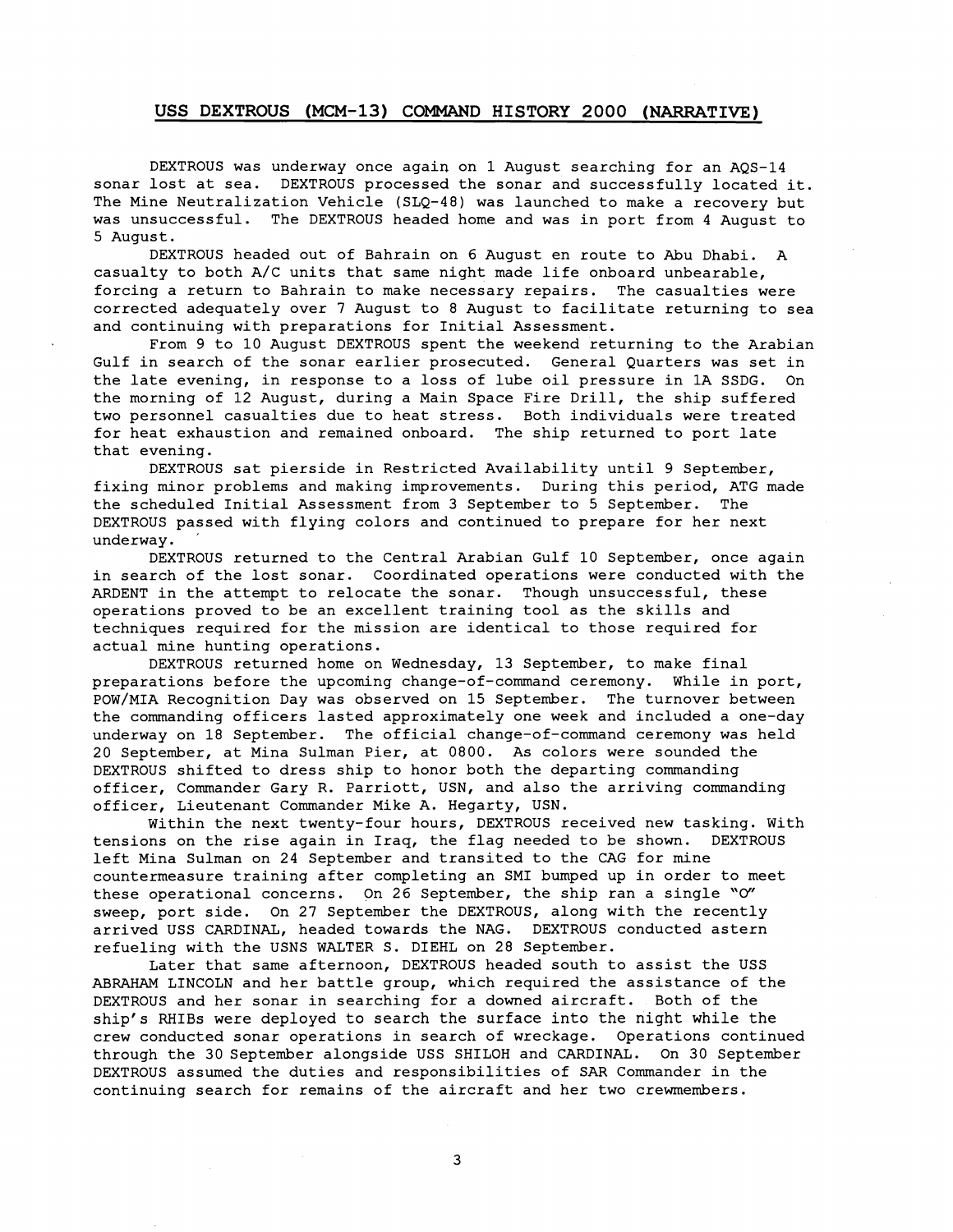Search and salvage operations continued into the following month. On 2 October, DEXTROUS located possible wreckage on the sea floor. The crew flew the vehicle on the object and recorded the flight on video, which was later forwarded to FIFTHFLT for review. All search operations were concluded on 3 October.

DEXTROUS and CARDINAL met with the WALTER S. DIEHL on 4 October for astern refueling operations. After topping off, both ships headed south to Bahrain. DEXTROUS pulled in on 5 October, and would remain there until 12 October.

The 12 October attack on the USS COLE in Yemen spurred a FIFTHFLT sortie of all ships. DEXTROUS was underway on short order and headed to the CAG accompanied by ARDENT, CARDINAL, and the USS RAVEN, as well as the USNS INVINCIBLE. Late on 13 October the USS OLDENDORF assumed duties as guard ship for the MIW ships. All MIW ships refueled with WALTER S. DIEHL on 18 October while in the CAG. After the RAS all MIW ships continued sailing in the CAG, with the USS BUNKER HILL assuming duties as guard ship. Small boat operations with the BUNKER HILL were conducted on 31 October in order to get two experienced technicians to take a look at radar problems with the SPS-55. Their trip was successful, and so was the costumed celebration of Halloween later that evening.

DEXTROUS continued to sail with the other MIW ships as the new month began. **A** medical emergency on 02 November resulted in the dispatch of a helicopter from the USS CAMDEN. The helicopter hovered overhead above the fantail in order to make the pick-up. The aircrewman was lowered down to the fantail, where he strapped the DEXTROUS crewman who had experienced irregular heartbeat and safely brought him onboard the helicopter.

The next day a major stores onload with the CAMDEN was conducted. They would send stores via small boat and the receiving MIW ships used stern cranes to bring the stores onboard. On 4 November COMCMDIV31 embarked to observe how the MIW ships were holding up during such an extended underway. Later that evening the MIW ships and USNS ships in company were placed in a Screen Kilo formation and headed towards the NAG, with the BUNKER HILL as the guide. All ships arrived the next morning in a newly established OPAREA. COMCMDIV31 departed that afternoon.

Astern refueling with the CAMDEN took up the morning of 7 November. Afterwards, DEXTROUS took station off a suspect merchant vessel and sent a boarding team onboard to conduct a health and comfort inspection and maintain a visible security presence. These operations continued through 10 November. DEXTROUS recovered her two teams, Gladiator One and Gladiator Two, for a transit back south with the suspect vessels. Late that evening BUNKER HILL assumed duties as the guide and all ships returned south in a Screen Kilo. DEXTROUS arrived in the CAG on 11 November, shortly after receiving information that the appropriate force protection measures had been set at Mina Sulman to allow a return. The Special Sea and Anchor Detail was set early on 12 November and the DEXTROUS returned to port at long last.

On the afternoon of 13 November DEXTROUS was underway again, along with CARDINAL. Both ships met up with USS FLETCHER early that evening. This underway was in support of OPERATION ARABIAN SHARK, a multinational surface vessel torpedo shoot scheduled for 14 November. **DEXTROUS** and CARDINAL were both tasked with the recovery of the practice torpedoes. Meanwhile, the DEXTROUS hosted two Bahraini Defense Force EOD personnel who observed the recovery. The exercise complete, DEXTROUS returned to port early on the morning 15 November.